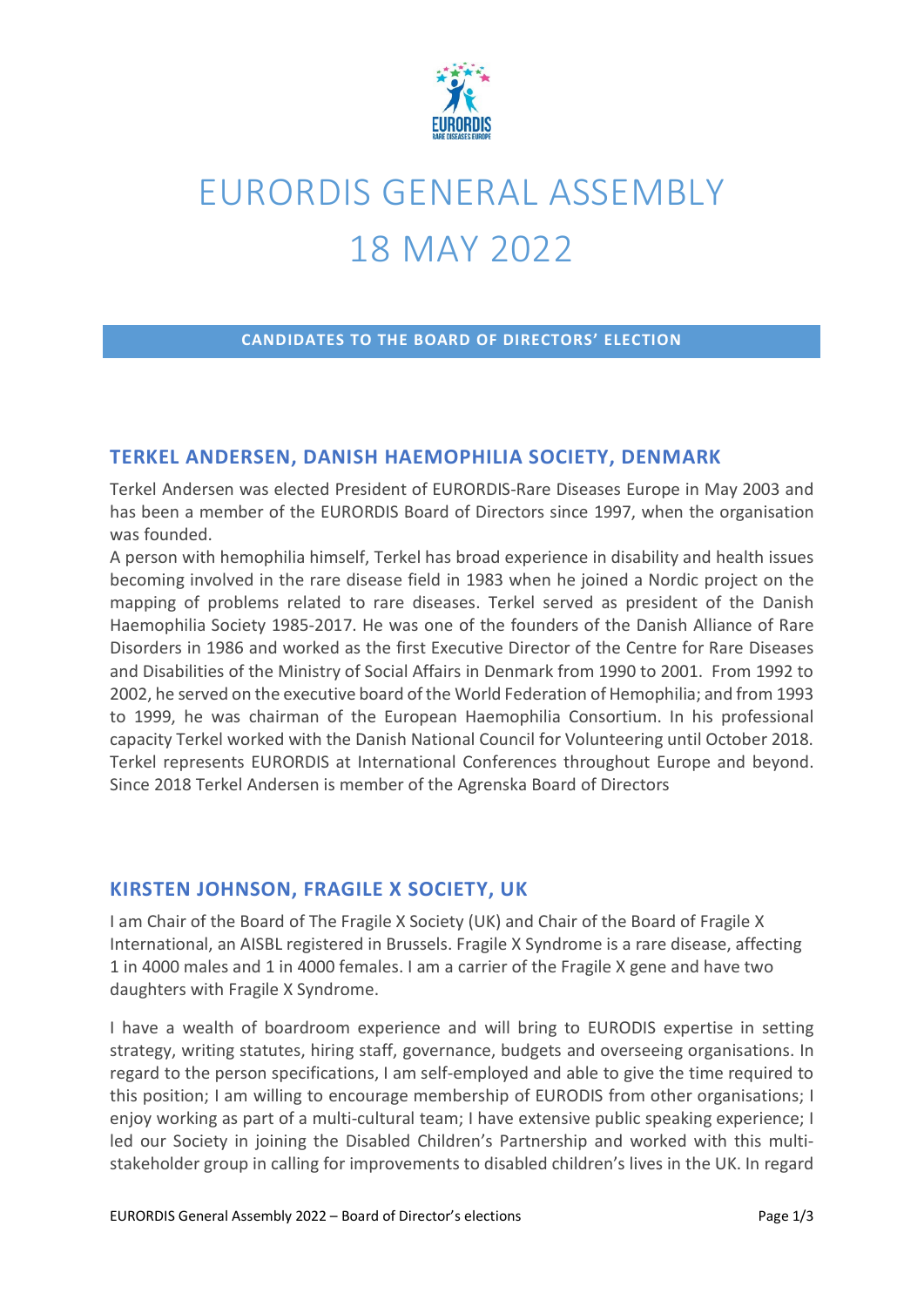

to virtual meetings, I have chaired and participated in numerous online meetings, and I am confident in this medium.

Recently, I was one of the authors of an article in [Cells](https://www.mdpi.com/2073-4409/11/6/1044/htm) which called for the eradication of 'mental retardation' in the Fragile X gene nomenclature. I'm pleased to say that the gene name has been changed because of our advocacy. I hope to continue my work in building a more inclusive society for all our families affected by rare disease, so that they do not face stigma and discrimination.

I would like to join EURODIS because I believe in its mission and values, and believe I have skills to offer the Board. I already work across Europe with my colleagues in the Fragile X community and welcome the opportunity to represent the interest of rare disease patients from all European countries.

## **REBECCA TVEDT SKARBERG, OSTEOGENESIS IMPERFECTA FEDERATION EUROPE (OIFE), NORWAY**

Rebecca Tvedt Skarberg, (1975) lives in Oslo, Norway. Her personal experience living with a rare condition comes from being born with osteogenesis imperfecta (OI), Rebecca uses a powered wheelchair to get around. She lives independently with her husband Knut Erik and their two cats.

Rebecca is a trained social worker with additional degrees in psychology and counselling. She worked for the Norwegian National Welfare office (NAV) 2001 - 2014. From 2014 Rebecca has worked for the Norwegian National Advisory Unit on Rare Disorders (NKSD). Rebecca works on strengthening patient involvement, strategy and planning of services for rare disease, as well as international issues. In 2022 she was head of the program committee for the Rare Disease Day Norway.

Rebecca started volunteering from an early age. In the 90´s she served on the board of the Norwegian OI Organization (NFOI) and on the board of the first resource center for OI and other similar rare conditions in Norway (TRS). 2007 - 2015 she served on the board of The Norwegian Federation of Organizations of Disabled People (FFO) and had many other commitments tied to that role. One of the most meaningful tasks was serving on the project board that lead to the establishment of the Norwegian National Advisory Unit on Rare Disorders (NKSD).

Rebecca has also been engaged in international volunteer work through OIFE and EURORDIS. She was involved in the establishment of BOND ERN and was elected ePAG when ERNs were launched in 2016. Rebecca has been part of the SC in BOND and has contributed to many working groups in the ERN. She attended EURORDIS Leadership school of 2019. She has been a part of the establishment of the EuRR-Bone registry from 2020, especially working on patient involvement. In 2019-2021 she served on the Rare2030 panel of experts.